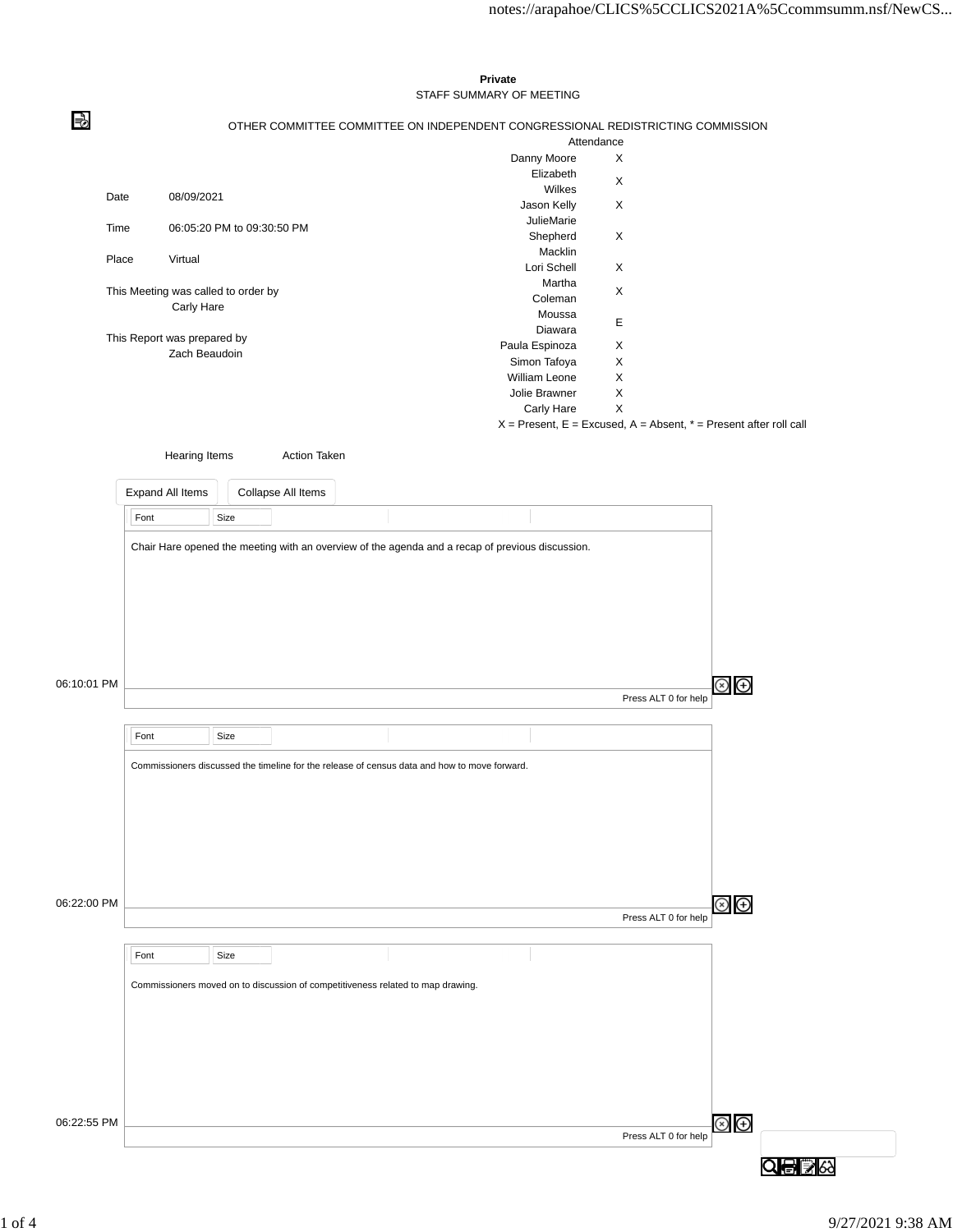|             | Font                                              | Size |                                                                             |                                                                                                                                |                      |                        |            |
|-------------|---------------------------------------------------|------|-----------------------------------------------------------------------------|--------------------------------------------------------------------------------------------------------------------------------|----------------------|------------------------|------------|
|             |                                                   |      |                                                                             | Commissioner Shepherd Macklin gave an overview of the options when looking at competitiveness.                                 |                      |                        |            |
|             |                                                   |      |                                                                             |                                                                                                                                |                      |                        |            |
|             |                                                   |      |                                                                             |                                                                                                                                |                      |                        |            |
|             |                                                   |      |                                                                             |                                                                                                                                |                      |                        |            |
|             |                                                   |      |                                                                             |                                                                                                                                |                      |                        |            |
|             |                                                   |      |                                                                             |                                                                                                                                |                      |                        |            |
| 06:31:41 PM |                                                   |      |                                                                             |                                                                                                                                | Press ALT 0 for help | $\circledast$ $\oplus$ |            |
|             |                                                   |      |                                                                             |                                                                                                                                |                      |                        |            |
|             | Font                                              | Size |                                                                             |                                                                                                                                |                      |                        |            |
|             |                                                   |      | Discussion continued on what races to use for competitiveness evaluations.  |                                                                                                                                |                      |                        |            |
|             |                                                   |      |                                                                             |                                                                                                                                |                      |                        |            |
|             |                                                   |      |                                                                             |                                                                                                                                |                      |                        |            |
|             |                                                   |      |                                                                             |                                                                                                                                |                      |                        |            |
|             |                                                   |      |                                                                             |                                                                                                                                |                      |                        |            |
| 06:38:06 PM |                                                   |      |                                                                             |                                                                                                                                |                      | $\circledcirc$         | Saved Undo |
|             |                                                   |      |                                                                             |                                                                                                                                |                      |                        |            |
|             | Font                                              | Size |                                                                             |                                                                                                                                |                      |                        |            |
|             |                                                   |      |                                                                             | Commissioners discussed the data sets they want to use and considerations for using the data to determine map competitiveness. |                      |                        |            |
|             |                                                   |      |                                                                             |                                                                                                                                |                      |                        |            |
|             |                                                   |      |                                                                             |                                                                                                                                |                      |                        |            |
|             |                                                   |      |                                                                             |                                                                                                                                |                      |                        |            |
|             |                                                   |      |                                                                             |                                                                                                                                |                      |                        |            |
|             |                                                   |      |                                                                             |                                                                                                                                |                      |                        |            |
| 06:38:56 PM |                                                   |      |                                                                             |                                                                                                                                | Press ALT 0 for help | $\circledast$          |            |
|             |                                                   |      |                                                                             |                                                                                                                                |                      |                        |            |
|             | Font                                              | Size |                                                                             |                                                                                                                                |                      |                        |            |
|             | Discussion continued surrounding competitiveness. |      |                                                                             |                                                                                                                                |                      |                        |            |
|             |                                                   |      |                                                                             |                                                                                                                                |                      |                        |            |
|             |                                                   |      |                                                                             |                                                                                                                                |                      |                        |            |
|             |                                                   |      |                                                                             |                                                                                                                                |                      |                        |            |
|             |                                                   |      |                                                                             |                                                                                                                                |                      |                        |            |
| 06:52:26 PM |                                                   |      |                                                                             |                                                                                                                                |                      | $\circledcirc$         |            |
|             |                                                   |      |                                                                             |                                                                                                                                | Press ALT 0 for help |                        |            |
|             | Font                                              | Size |                                                                             |                                                                                                                                |                      |                        |            |
|             |                                                   |      | Discussion was tabled. The commission recessed to take up a public hearing. |                                                                                                                                |                      |                        |            |
|             |                                                   |      |                                                                             |                                                                                                                                |                      |                        |            |
|             |                                                   |      |                                                                             |                                                                                                                                |                      |                        |            |
|             |                                                   |      |                                                                             |                                                                                                                                |                      |                        |            |
|             |                                                   |      |                                                                             |                                                                                                                                |                      |                        |            |
|             |                                                   |      |                                                                             |                                                                                                                                |                      |                        |            |
| 06:55:26 PM |                                                   |      |                                                                             |                                                                                                                                |                      | $\circledcirc$         | Saved Undo |
|             |                                                   |      |                                                                             |                                                                                                                                |                      |                        |            |
|             |                                                   |      |                                                                             |                                                                                                                                |                      |                        | Q骨ぼ☆       |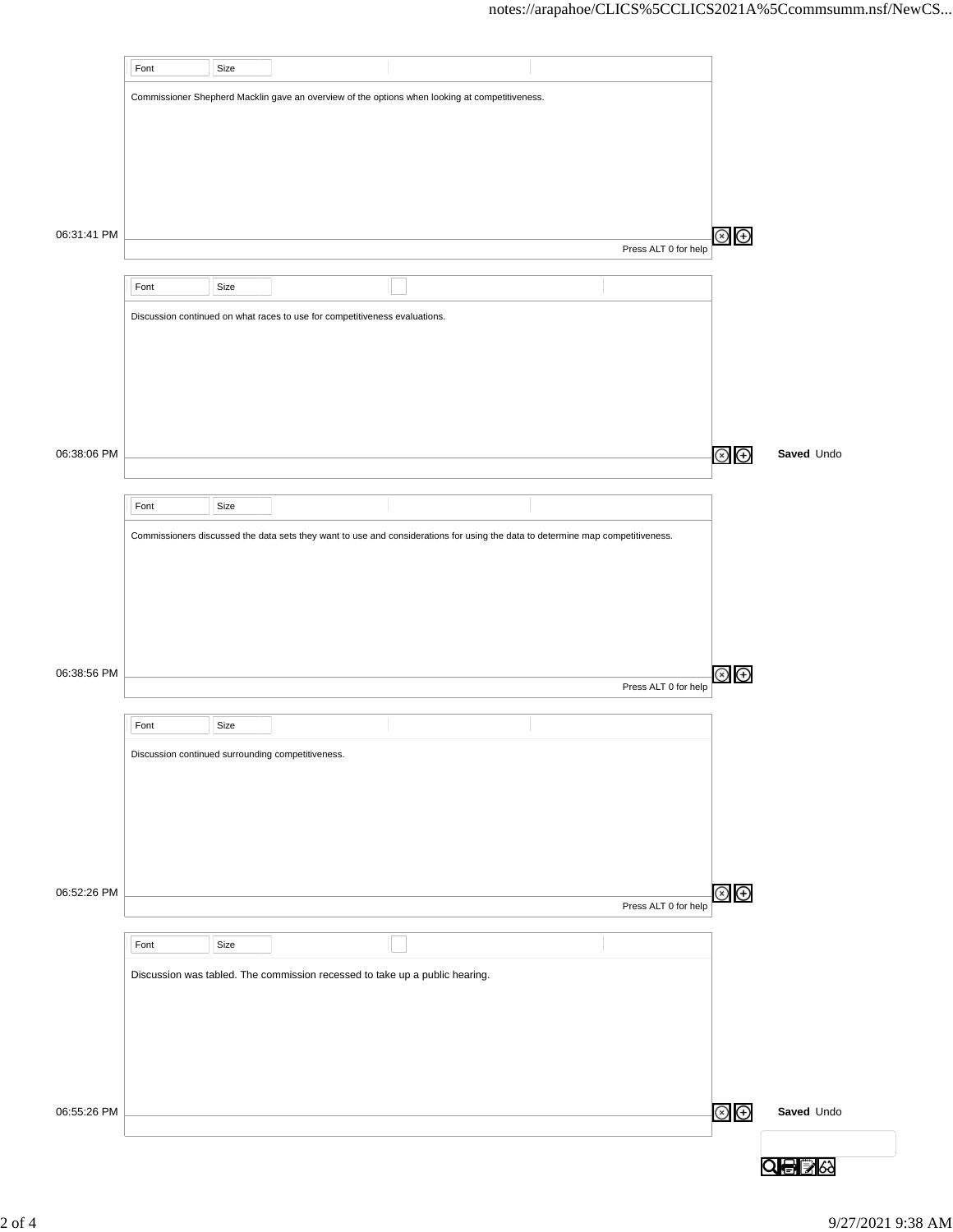|             | Font | Size |                                                                                              |                                                                                                                 |                      |                |
|-------------|------|------|----------------------------------------------------------------------------------------------|-----------------------------------------------------------------------------------------------------------------|----------------------|----------------|
|             |      |      | The commission returned from recess and continued their discussion.                          |                                                                                                                 |                      |                |
|             |      |      |                                                                                              |                                                                                                                 |                      |                |
|             |      |      |                                                                                              |                                                                                                                 |                      |                |
|             |      |      |                                                                                              |                                                                                                                 |                      |                |
|             |      |      |                                                                                              |                                                                                                                 |                      |                |
|             |      |      |                                                                                              |                                                                                                                 |                      |                |
| 08:20:40 PM |      |      |                                                                                              |                                                                                                                 |                      | $\circledast$  |
|             |      |      |                                                                                              |                                                                                                                 | Press ALT 0 for help |                |
|             | Font | Size |                                                                                              |                                                                                                                 |                      |                |
|             |      |      |                                                                                              | The commission continued to discuss which races and considerations should be used to determine competitiveness. |                      |                |
|             |      |      |                                                                                              |                                                                                                                 |                      |                |
|             |      |      |                                                                                              |                                                                                                                 |                      |                |
|             |      |      |                                                                                              |                                                                                                                 |                      |                |
|             |      |      |                                                                                              |                                                                                                                 |                      |                |
|             |      |      |                                                                                              |                                                                                                                 |                      |                |
| 08:35:48 PM |      |      |                                                                                              |                                                                                                                 |                      | ⊗<br>⊕         |
|             |      |      |                                                                                              |                                                                                                                 | Press ALT 0 for help |                |
|             | Font | Size |                                                                                              |                                                                                                                 |                      |                |
|             |      |      | A discussion on determining political preference to gauge competitiveness ensued.            |                                                                                                                 |                      |                |
|             |      |      |                                                                                              |                                                                                                                 |                      |                |
|             |      |      |                                                                                              |                                                                                                                 |                      |                |
|             |      |      |                                                                                              |                                                                                                                 |                      |                |
|             |      |      |                                                                                              |                                                                                                                 |                      |                |
|             |      |      |                                                                                              |                                                                                                                 |                      |                |
| 08:51:04 PM |      |      |                                                                                              |                                                                                                                 |                      | $\bigoplus$    |
|             |      |      |                                                                                              |                                                                                                                 | Press ALT 0 for help |                |
|             | Font | Size |                                                                                              |                                                                                                                 |                      |                |
|             |      |      |                                                                                              |                                                                                                                 |                      |                |
|             |      |      | Commissioner Coleman shared a presentation with the commission on "Communities of Interest." |                                                                                                                 |                      |                |
|             |      |      |                                                                                              |                                                                                                                 |                      |                |
|             |      |      |                                                                                              |                                                                                                                 |                      |                |
|             |      |      |                                                                                              |                                                                                                                 |                      |                |
|             |      |      |                                                                                              |                                                                                                                 |                      |                |
| 08:52:54 PM |      |      |                                                                                              |                                                                                                                 |                      | $\circledcirc$ |
|             |      |      |                                                                                              |                                                                                                                 | Press ALT 0 for help |                |
|             | Font | Size |                                                                                              |                                                                                                                 |                      |                |
|             |      |      |                                                                                              |                                                                                                                 |                      |                |
|             |      |      | Commissioner Coleman continued with her presentation of maps and criteria.                   |                                                                                                                 |                      |                |
|             |      |      |                                                                                              |                                                                                                                 |                      |                |
|             |      |      |                                                                                              |                                                                                                                 |                      |                |
|             |      |      |                                                                                              |                                                                                                                 |                      |                |
|             |      |      |                                                                                              |                                                                                                                 |                      |                |
| 09:05:00 PM |      |      |                                                                                              |                                                                                                                 |                      | $\circledcirc$ |
|             |      |      |                                                                                              |                                                                                                                 | Press ALT 0 for help |                |
|             |      |      |                                                                                              |                                                                                                                 |                      |                |
|             |      |      |                                                                                              |                                                                                                                 |                      | Q⊜B∧           |